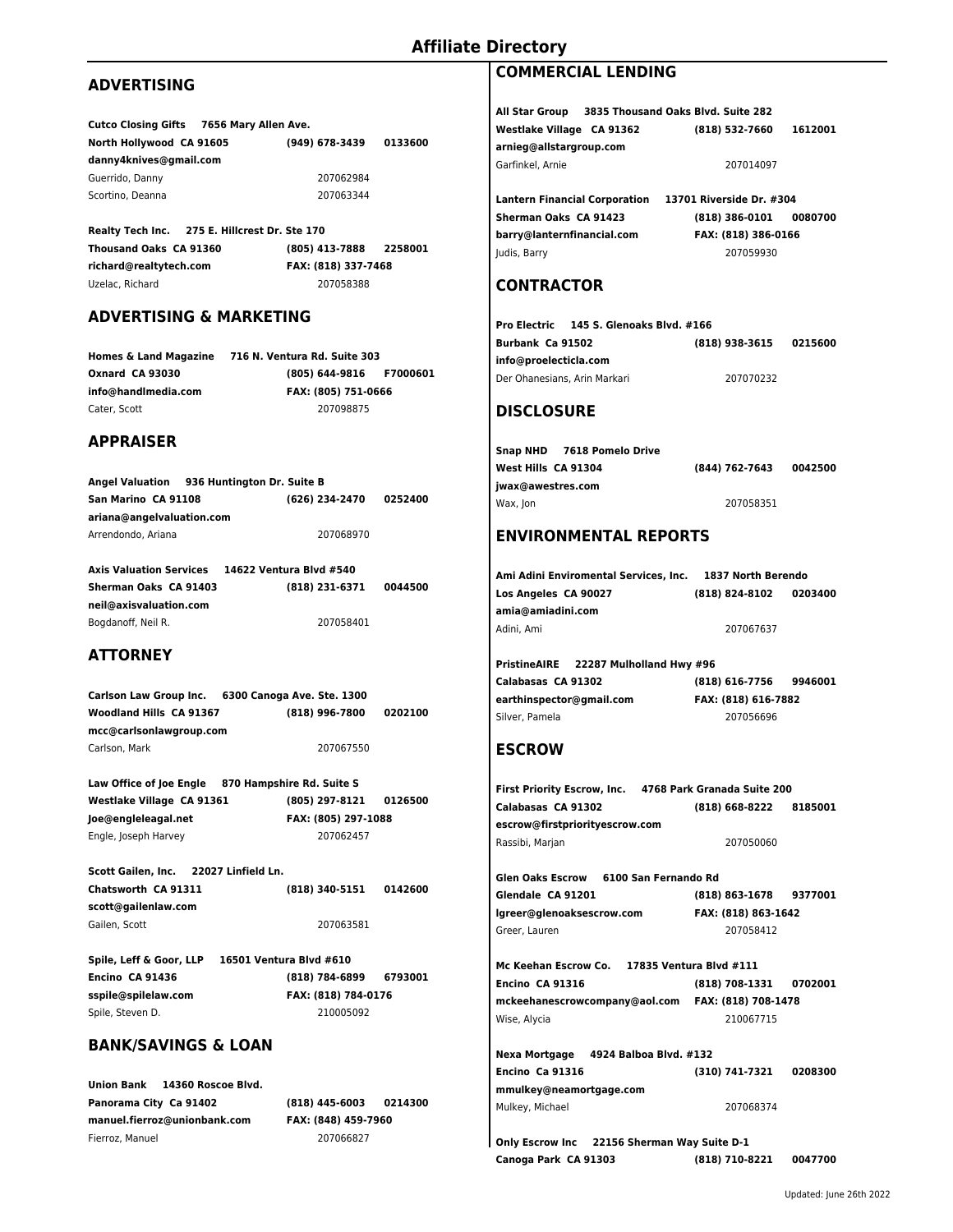|                                                          |                     |         | Old Repu         |
|----------------------------------------------------------|---------------------|---------|------------------|
| Pacific Coastline Escrow 23975 Park Sorrento Suite 110-A |                     |         | <b>San Ram</b>   |
| Calabasas Ca 91302                                       | (818) 657-6611      | 0208600 | danielleg        |
| debbie@pacificCescrow.com                                | FAX: (818) 657-6580 |         | Fournier, !      |
| Reynolds, Debbie                                         | 207068434           |         | Goodwin,         |
| Premier One Escrow, Inc 15515 San Fernando Mission BI #1 |                     |         | <b>INSPE</b>     |
| Mission Hills CA 91345                                   | (818) 408-0126      | 0022200 |                  |
| Padilla, Gabriela                                        | 207057721           |         | <b>AmeriSp</b>   |
| Balderas, Iride                                          | 207057722           |         | <b>Porter Ra</b> |
|                                                          |                     |         | vmelkoni         |
| Sepulveda Escrow Corp. 10550 Sepulveda Blvd. #105        |                     |         | Melkonian        |
| Mission Hills CA 91345                                   | (818) 838-1831      | 9000079 |                  |
| mmotkin@sepulvedaescrow.net                              | FAX: (818) 693-9135 |         | California       |
| Motkin, Melissa                                          | 210069394           |         | <b>Sherman</b>   |
|                                                          |                     |         | jstgeorge        |
| <b>FINANCIAL SERVICES</b>                                |                     |         | St. George       |
|                                                          |                     |         |                  |

| Accountax Financial Services | 13001 Killion St       |  |
|------------------------------|------------------------|--|
| Sherman Oaks CA 91401        | (818) 988-6337 0019200 |  |
|                              | FAX: (818) 988-6337    |  |
| Banks, Jean R                | 207057604              |  |

**Golden State Finance Authority 1215 K Street Ste. 1650 Sacramento CA 95814 (855) 740-8422 0172900 csunseri@rcrcnet.org FAX: (916) 384-1619**  Nguyen, Dagh 207065555 Sunseri, Carolyn 207065553

**marlen@only-escrow.com**

Videz, Marlen A. 207058249

## **FLOORING**

**National Hardwood Flooring & Moulding 14959 Delano St. Van Nuys Ca 91411 (818) 988-9663 0198800 jk@nationalhardwood.com FAX: (818) 988-4955**  Katzir, Omer 207067262

# **HOME STAGING**

| <b>ShowHomes of West Hills CA</b> | 23226 Valerio Street |         |
|-----------------------------------|----------------------|---------|
| West Hills CA 91307               | (818) 930-8197       | 0204800 |
| uokwodu@showhomes.com             |                      |         |
| Okwodu. Uchenna N.                | 207067697            |         |

| <b>Spaces By Design</b> | 16618 Roscoe Place |         |
|-------------------------|--------------------|---------|
| North Hills CA 91343    | $(818)$ 462-4616   | 0023800 |
| info@spacesbydesign.com |                    |         |
| Menjivar, Lilly         | 207057766          |         |

## **HOME WARRANTY**

| <b>Choice Home Warranty</b>     | 2147 New Jersey-27 |         |
|---------------------------------|--------------------|---------|
| Edison NJ 08817                 | (888) 275-2980     | 0215500 |
| nmolina@chwpro.com              |                    |         |
| Molina. Nicole                  | 207070210          |         |
|                                 |                    |         |
| <b>Home Guard Home Warranty</b> | 510 Madera Avenue  |         |

| (408) 993-1900 | 0086800 |
|----------------|---------|
|                |         |
| 207060242      |         |
| 207066506      |         |
|                |         |

| Tejada, Andrea | 207066508 |
|----------------|-----------|
|                |           |

**Old Republic Home Protection P.O. Box 5017**  Stacy 207067586

**San Ramon CA 94583 (800) 445-6999 0192500 danielleg@orhp.com FAX: (800) 866-2488**  Danielle 207069793

# **ICTION**

| AmeriSpec Inspection Services                | 11087 Wystone Ave.        |
|----------------------------------------------|---------------------------|
| Porter Ranch CA 91326                        | (877) 518-9955<br>0174500 |
| vmelkonian@amerispec.net                     | FAX: (877) 349-4071       |
| Melkonian. Vic                               | 207065695                 |
| <b>California Construction Consultants</b>   | 13136 Kuen Place          |
| Sherman Oaks CA 91401                        | (818) 266-8300<br>1115001 |
| jstgeorge@roadrunner.com                     |                           |
| St. George, John                             | 210090237                 |
| <b>Home Inspection Authority LLC</b>         | 14431 Ventura Blvd. #277  |
| Sherman Oaks CA 91423                        | (800) 950-8184<br>0108500 |
| homeinspectionauthority.com                  |                           |
| LaForme, John                                | 207061384                 |
| IM Home Inspections 23371 Mulholand Dr. #201 |                           |
| Woodland Hills CA 91364                      | (818) 298-3405<br>0113400 |
| im@imhomeinspections.com                     |                           |
| Mayer, lan                                   | 207061607                 |
| Mayer, Heather                               | 207067512                 |
| La Rocca Inspection Associates               | 2315 W. Burbank Blvd.     |
| Burbank CA 91506                             | (818) 951-1795<br>0974001 |
| thora@specialtyinspect.com                   |                           |
| Magnusson, Thora                             | 207066498                 |
| Griffin, Chris                               | 207066550                 |
| <b>Pillar to Post Home Inspectors</b>        | 4018 Beverly Glen Blvd    |
| Sherman Oaks CA 91423                        | (818) 788-1244<br>0158600 |
| joshn.schoeder@pillartopost.com              |                           |
| Schroeder, John                              | 207064579                 |
| <b>INSURANCE</b>                             |                           |
| Allstate Insurance                           | 13867 Foothill Blvd. #107 |
| Sylmar CA 91342                              | 0014100<br>(818) 362-1236 |
| $1 - 1$                                      | W. 1010) 304              |

| Syimar CA 91342                                   | 10101302-1230 UU141UU         |         |
|---------------------------------------------------|-------------------------------|---------|
| irahart@allstate.com                              | FAX: (818) 364-7320           |         |
| Hart, Ira                                         | 207057467                     |         |
|                                                   |                               |         |
| Farmers Insurance District 20951 Burbank Blvd. #C |                               |         |
| Woodland Hills CA 91367                           | (818) 564-4561                | 0117700 |
| jmoreano@farmersagent.com                         |                               |         |
| Moreano, Jose                                     | 207061916                     |         |
|                                                   |                               |         |
| <b>Farmers Insurance-EGI Agency</b>               | 201 N. Hollywood Way Ste. 202 |         |
| Burbank CA 91505                                  | (818) 845-5003                | 0195100 |
| egarcia5@farmersagent.com                         |                               |         |
| Garcia, Erick                                     | 207066988                     |         |
|                                                   |                               |         |
| Paul Davis Ins. & Fin. P.O. Box 7265              |                               |         |
| Van Nuys CA 91409                                 | (818) 888-0880                | 5530001 |
| paul@pdinsure.com                                 |                               |         |
| Davis, Paul L.                                    | 210091998                     |         |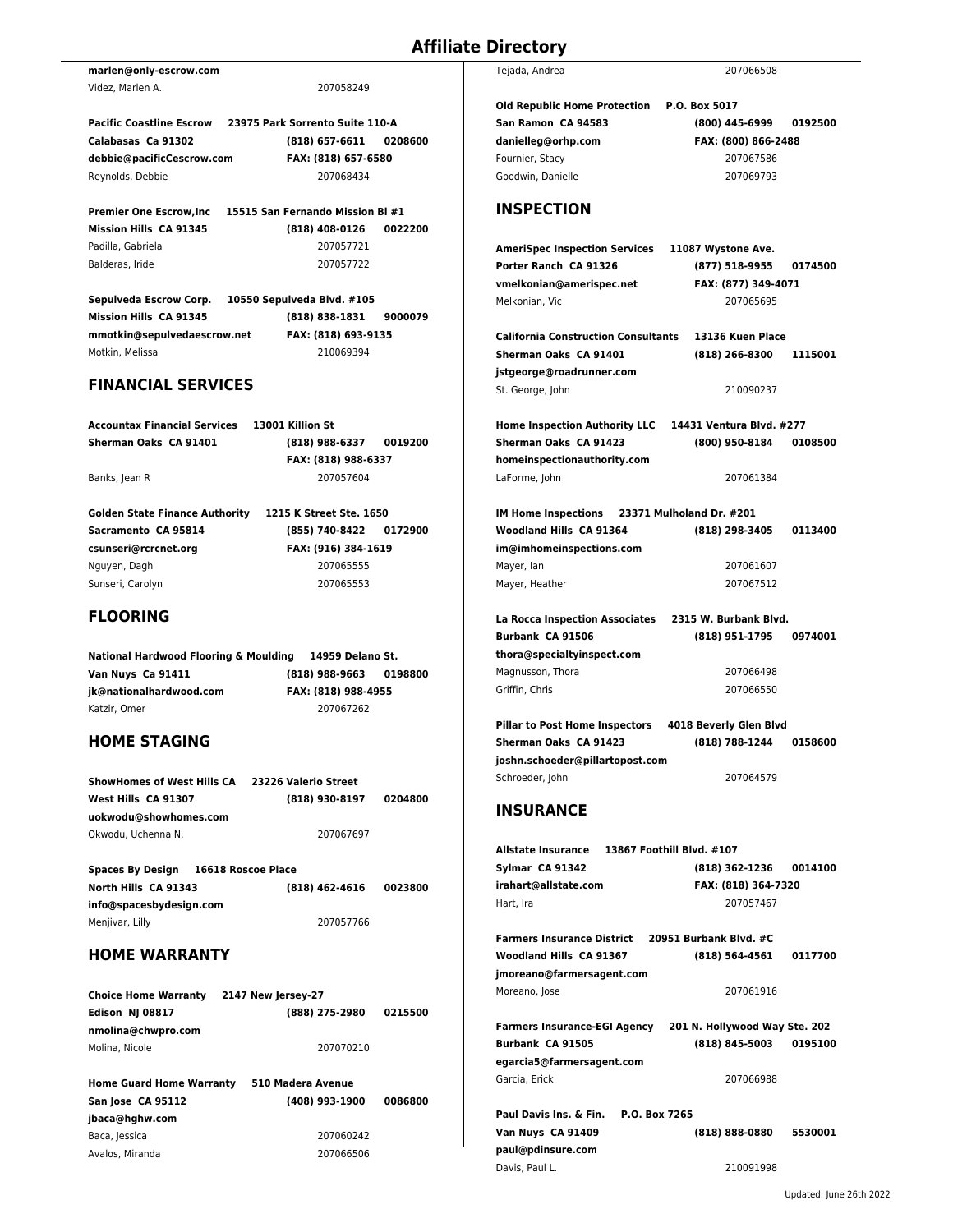| <b>The Benefits Store</b>                    | 41593 Winchester Rd. #200      |         | Kovac, Johnny                                          | 207090068                    |
|----------------------------------------------|--------------------------------|---------|--------------------------------------------------------|------------------------------|
| Temecula CA 92590                            | $(800)$ 446-2663               | 9431001 | Soriano, Javier                                        | 207066782                    |
| affiliate@benefitsstore.com                  | FAX: (800) 446-2663            |         | Garcia, Phillip                                        | 207068911                    |
| Smith, Roger                                 | 207055488                      |         |                                                        |                              |
|                                              |                                |         | MidFirst Bank 16633 Ventura Blvd. Suite 601            |                              |
| <b>VOI Insurance Solutions, LLC</b>          | 6100 San Fernando Rd. Ste. 203 |         | Encino CA 91436                                        | F7000682<br>(310) 867-6803   |
| Glendale CA 91201                            | (848) 435-8225                 | 0135700 | fernando.garces@midfirst.com                           |                              |
| jlewis@voiinsurance.com                      |                                |         | Garces, Fernando                                       | 207094442                    |
| Lewis, Jimmi                                 | 207063087                      |         |                                                        |                              |
| Wood, Ryan                                   | 207067543                      |         | <b>New American Funding</b>                            | 16600 Sherman Way #100       |
|                                              |                                |         | Van Nuys CA 91406                                      | (323) 947-7780<br>0214400    |
| <b>MARKETING</b>                             |                                |         | anabellaflx@gmail.com                                  |                              |
|                                              |                                |         | Felix, Anabel                                          | 207067859                    |
| Send Out Cards 16714 McKeever St.            |                                |         |                                                        |                              |
|                                              |                                |         | Old Mission Financial Inc.                             | 16461 Sherman Way #105       |
| Granada Hills CA 91344                       | (818) 523-0656                 | 9692001 |                                                        | (818) 781-7081<br>8986001    |
| soc@johnsellsthevalley.com                   |                                |         | Van Nuys CA 91406                                      |                              |
| Pulskamp, John R                             | 207056197                      |         | david@oldmissionfinance.com<br>Gutierrez. David        | 207053745                    |
| <b>MORTGAGE BANKER</b>                       |                                |         |                                                        |                              |
|                                              |                                |         |                                                        |                              |
|                                              |                                |         | <b>One Trust Home Loans</b>                            | 16501 Ventura Blvd. #400     |
| American Financial Network, Inc.             | 4312 Woodman Ave.              |         | Encino CA 91436                                        | (818) 337-8325<br>0106800    |
| Sherman Oaks CA 91423                        | (818) 605-9100                 | 1150001 | tkaraba@onetrusthomeloans.com                          | FAX: (818) 688-0177          |
| Irinn@afncorr.com                            |                                |         | Karaba, Tammy                                          | 207061319                    |
| Rinn, Louis                                  | 207012848                      |         |                                                        |                              |
|                                              |                                |         | Reomi, Inc., DBA CalSun Mortgage                       | 18375 Ventura Blvd. Ste. 715 |
| <b>Boston Private</b><br>16000 Ventura Blvd. |                                |         | Tarzana CA 91356                                       | (818) 921-7053<br>0020301    |
| Encino CA 91436                              | (818) 687-9935                 | 0115200 | mi91356@gmail.com                                      | FAX: (818) 286-9525          |
| jmayes@bostonprivate.com                     |                                |         | Lubinsky, Mitchell                                     | 207057634                    |
| Mayes, Jeannette                             | 207014820                      |         |                                                        |                              |
|                                              |                                |         | <b>TriStar Home Loans</b><br>28009 Smyth Dr.           |                              |
| <b>Finance of America</b>                    | 26650 The Old Rd. #300         |         | Valencia CA 91355                                      | F7001450<br>(661) 222-9555   |
| Valencia CA 91381                            | (661) 401-7805                 | 0006400 | serena@tristarmtg.com                                  | FAX: (661) 222-9550          |
| Donald.goettling@financeofamerica.com        |                                |         | Schaffer, Serena                                       | 207052615                    |
| Kotzman, Dennis                              | 207054286                      |         | Porter, Carla                                          | 207090784                    |
| Fronti, Gino                                 | 207057767                      |         | Bauer, Brian                                           | 207090785                    |
| Crayon, Scott                                | 207094890                      |         |                                                        |                              |
| Goettling, Don                               | 660097976                      |         | <b>MORTGAGE BROKER</b>                                 |                              |
| Valdez, Tony                                 | 207061794                      |         |                                                        |                              |
| Edwards, Scott                               | 207065497                      |         | <b>ACI Capital Inc.</b><br>8300 Tampa Ave. #K          |                              |
| Diaz, Claudia                                | 207067519                      |         | Northridge CA 91324                                    | (818) 654-5212<br>1952001    |
|                                              |                                |         | ddishaw@acicapital.net                                 | FAX: (818) 654-5216          |
| Ibarra, Edgar                                | 207067517                      |         | Dishaw, Dennis                                         | 210010103                    |
| Aguilar, George                              | 207068550                      |         |                                                        |                              |
|                                              |                                |         | <b>Crestico Funding</b><br>22935 Ventura Blvd Ste #201 |                              |
| Golden 1 Credit Union                        | 125 Moorpark Rd.               |         |                                                        |                              |
| Thousand Oaks Ca 91360                       | (818) 480-2547                 | 0209300 | Woodland Hills CA 91364                                | (818) 784-2929<br>0151200    |
| rmontoya@golden1.com                         |                                |         | mitra.karimi@crestico.com                              |                              |
| Montoya, Ruben                               | 207062974                      |         | Karimi, Mitra                                          | 207064083                    |
|                                              |                                |         | Hormozian, Houtan                                      | 207064084                    |
| <b>Lend to America</b>                       | 6355 Topanga Canyon Blvd. #100 |         |                                                        |                              |
| Woodland Hills Ca 91367                      | (805) 444-4244                 | 0248800 | <b>First Banker Mortgage Corporation</b>               | 17835 Ventura Blvd. #200     |
| lend@lendtoamerica.com                       | FAX: (805) 725-3125            |         | <b>Encino CA 91316</b>                                 | $(818)$ 986-1000<br>0215100  |
| Weisberg, Michael                            | 210000901                      |         | rodneybanafshesha1@gmail.com                           | FAX: (818) 906-1427          |
|                                              |                                |         | Banafshesha, Rodney                                    | 207067983                    |
| Loans By Lela 8820 Azul Circle               |                                |         |                                                        |                              |
| West Hills CA 91304                          | (818) 700-6300                 | 0061100 | KPM Mortgage 28549 Sparrow Way.                        |                              |
| loansbylela@earthlink.net                    | FAX: (877) 256-7094            |         | Santa Clarita CA 91350                                 | (805) 918-7263<br>0215400    |
| Leong, Lela                                  | 210077248                      |         | loans@kpmmortgage.com                                  | FAX: (909) 927-8327          |
|                                              |                                |         | Minnick, Paul R                                        | 211513258                    |
| <b>Logix Federal Credit Union</b>            | 2340 Hollywood Way             |         |                                                        |                              |
| Burbank CA 91505                             | (866) 350-5328                 | 5173001 | <b>Nexa Mortgage LLC</b><br>6465 McLennan Ave.         |                              |
| jbeadnell@lfcu.com                           |                                |         | Van Nuys Ca 91406                                      | (818) 614-2226<br>0214100    |
| Beadnell, Jeff                               | 207051421                      |         | daldana@nexamortgage.com                               |                              |
| Jukes, Rhona                                 | 207094365                      |         | Aldana, Dennis                                         | 207067841                    |
|                                              |                                |         |                                                        |                              |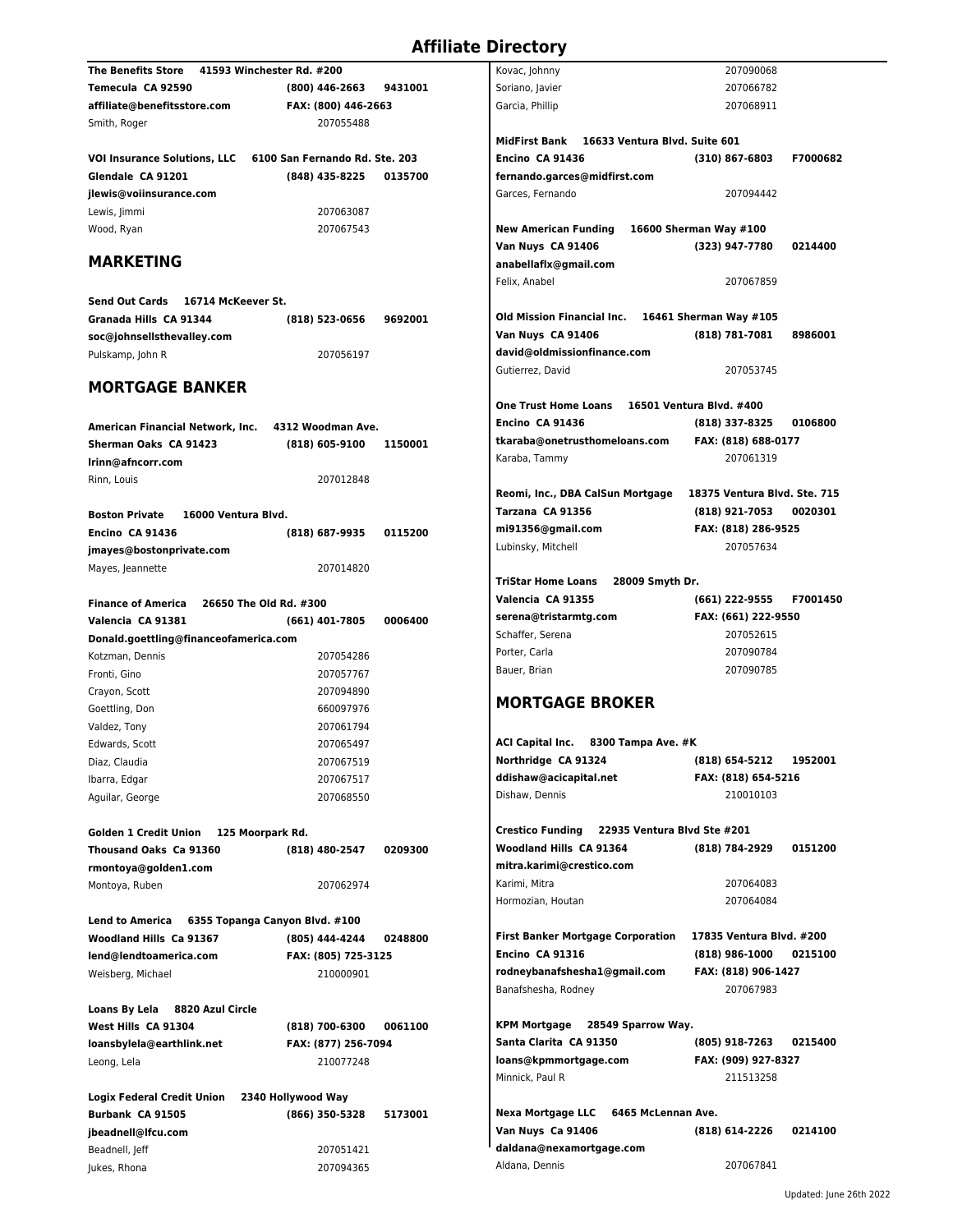| Pacific Home Brokers DBA / Downtown Financ |                |           | 18954 Nordhoff St. #8 B |  |
|--------------------------------------------|----------------|-----------|-------------------------|--|
| Northridge CA 91326                        | (818) 974-7781 |           | 0209100                 |  |
| ClaudiaMvLender@gmail.com                  |                |           |                         |  |
| Godinez. Claudia Tabares                   |                | 207062826 |                         |  |

**Private Financial Holding 2629 Townsgate Rd. #235 Westlake Village CA 91361 (818) 735-7979 0185900 kathy@hbcfinancial.com** Fathi, Katayon 207066497

## **PEST CONTROL**

**Bur-Cal Termite & Pest Control Inc. 9503 Orion Ave North Hills CA 91343 (818) 893-3378 0033900 fernando@burcal.net** Ortega, Fernando R. 207058080

| CVA Exterminators P.O.Box 803266 |                     |                 |
|----------------------------------|---------------------|-----------------|
| Santa Clarita  CA 91380          | (661) 775-4981      | <b>F7000485</b> |
| mail@cvaexterminators.com        | FAX: (661) 775-4985 |                 |
| Caballero. Dan                   | 660097962           |                 |

| EZ Pest Control     | 8345 Reseda Blvd #118  |  |
|---------------------|------------------------|--|
| Northridge CA 91324 | (818) 886-2812 4778001 |  |
| ezpest@hotmail.com  |                        |  |
| Lee, Byung          | 207019172              |  |
|                     |                        |  |

| Titan Rodent and Pest Control Inc. | 7023 Valjean Ave. |         |
|------------------------------------|-------------------|---------|
| Van Nuys  Ca 91406                 | (818) 865-7228    | 0214200 |
| daniel@rodentcontroltitan.com      |                   |         |
| Lamb. Daniel                       | 207067846         |         |
| Lozoya, Miguel                     | 207067847         |         |

## **PHOTOGRAPHY**

| <b>Cassel Photography and Documentation</b> | 22322 De Kalb Dr. |         |
|---------------------------------------------|-------------------|---------|
| Calabasas CA 91302                          | (818) 421-9154    | 0149900 |
| rcasselphoto@gmail.com                      |                   |         |
| Richard, Cassel                             | 207063987         |         |

## **PROPERTY MANAGEMENT/LEASING**

| <b>Hammond &amp; Hammond</b> | 5775 E. Los Angeles Ave. #100 |         |  |
|------------------------------|-------------------------------|---------|--|
| Simi Valley CA 93063         | (818) 652-4589                | 0017500 |  |
| jim@hammondmanagement.com    |                               |         |  |
| Hammond, James               | 207007553                     |         |  |

# **REAL ESTATE TRAINING**

| <b>The Realty Academy</b> | 5850 Canoga Ave. Suite 400 |         |
|---------------------------|----------------------------|---------|
| Woodland Hills CA 91367   | (818) 715-0088             | 0150300 |
| info@therealtyacademy.com |                            |         |
| Oliva, Armando            | 207064000                  |         |

## **RETROFITTING**

**A1 Retrofitters 23535 Ehlers Dr. Chatsworth CA 91311 (818) 360-4259 2981001 a1retrofitters@aol.com FAX: (818) 346-0259**  Franklin, Brad 207016761

**Metro Retrofitting,Inc 7631 Alabama Ave Suite A**

| Canoga Park CA 91304              | (818) 340-3060     | 0002100 |  |
|-----------------------------------|--------------------|---------|--|
| Friedman, Fabian                  | 207057700          |         |  |
| Jack, Alina                       | 207065436          |         |  |
| <b>Retrofitting House Bolting</b> | 9224 Alcott Street |         |  |
| Los Angeles Ca 90055              | (800) 770-6216     | 0208800 |  |
| yccbuilders@gmail.com             |                    |         |  |
| Cohen. Yecoutiel                  | 207068534          |         |  |
| <b>REVERSE MORTGAGE</b>           |                    |         |  |

| Reverse Loans Now 11325 Paso Robles Ave.        |  |                     |         |
|-------------------------------------------------|--|---------------------|---------|
| Granada Hills CA 91344                          |  | (818) 424-4379      | 0193900 |
| tom@reverseloansnow.com                         |  | FAX: (818) 350-3945 |         |
| O'Donoghue, Tom                                 |  | 207066929           |         |
| Halloran, Greg                                  |  | 207066930           |         |
| Hurn, Sigrid                                    |  | 207069909           |         |
| Reverse Mortgage Educators 874 N. Tustin Street |  |                     |         |
| Orange CA 92867                                 |  | (800) 800-2190      | 0161700 |
| ryan@reversemortgagedeucators.com               |  |                     |         |
| Kleis, Ryan                                     |  | 207064805           |         |

#### **SERVICES**

| Abbys Photography<br>8200 Stockdale Hwy Suite M-10 |                          |          |
|----------------------------------------------------|--------------------------|----------|
| <b>Bakersfield CA 93311</b>                        | (661) 342-4945           | F7000889 |
| ron@abbysphotography.com                           |                          |          |
| Veiner. Ron                                        | 207095543                |          |
|                                                    |                          |          |
| Junk King San Fernando Valley                      | 10041 Canoga Ave. #B     |          |
| Chatsworth CA 91311                                | (818) 357-7223           | 0209600  |
| art.adi@junk-king.com                              |                          |          |
| Adi. Art                                           | 207069852                |          |
|                                                    |                          |          |
| Senior Resources. Inc.                             | 15021 Ventura Blvd. #600 |          |
| Sherman Oaks CA 91403                              | (818) 359-2125           | 0157200  |
| sr@seniorresourcesca.com                           |                          |          |

## **TAX CONSULTING**

| Robert Hall & Associates     | 300 W. Glenoaks Blyd Suite 200 |
|------------------------------|--------------------------------|
| Glendale CA 91202            | (818) 242-4888<br>0062800      |
| mdilisio@roberthalltaxes.com | FAX: (818) 242-1060            |
| DiLisio. Michael             | 207066490                      |

Rosenholz, Sandy 207064444

## **TECHNOLOGY**

| Avoh 43912 20th St. West                      |                           |
|-----------------------------------------------|---------------------------|
| Lancaster CA 93534                            | 0145200<br>(661) 406-5629 |
| mark@avoh.com                                 |                           |
| Glouner, Mark                                 | 207063772                 |
| Freeman, Hunter                               | 207063773                 |
| Lonergan, Blake                               | 207063774                 |
|                                               |                           |
| Silverwood Consulting LLC 5901 Valerie Avenue |                           |

| Silverwood Consulting LLC | <b>SYLL VAIGHT AVEILLE</b> |         |
|---------------------------|----------------------------|---------|
| Woodland Hills Ca 91367   | (818) 298-9439             | 0210600 |
| louis.kroll@icloud.com    |                            |         |
| Kroll, Louis              | 207069900                  |         |